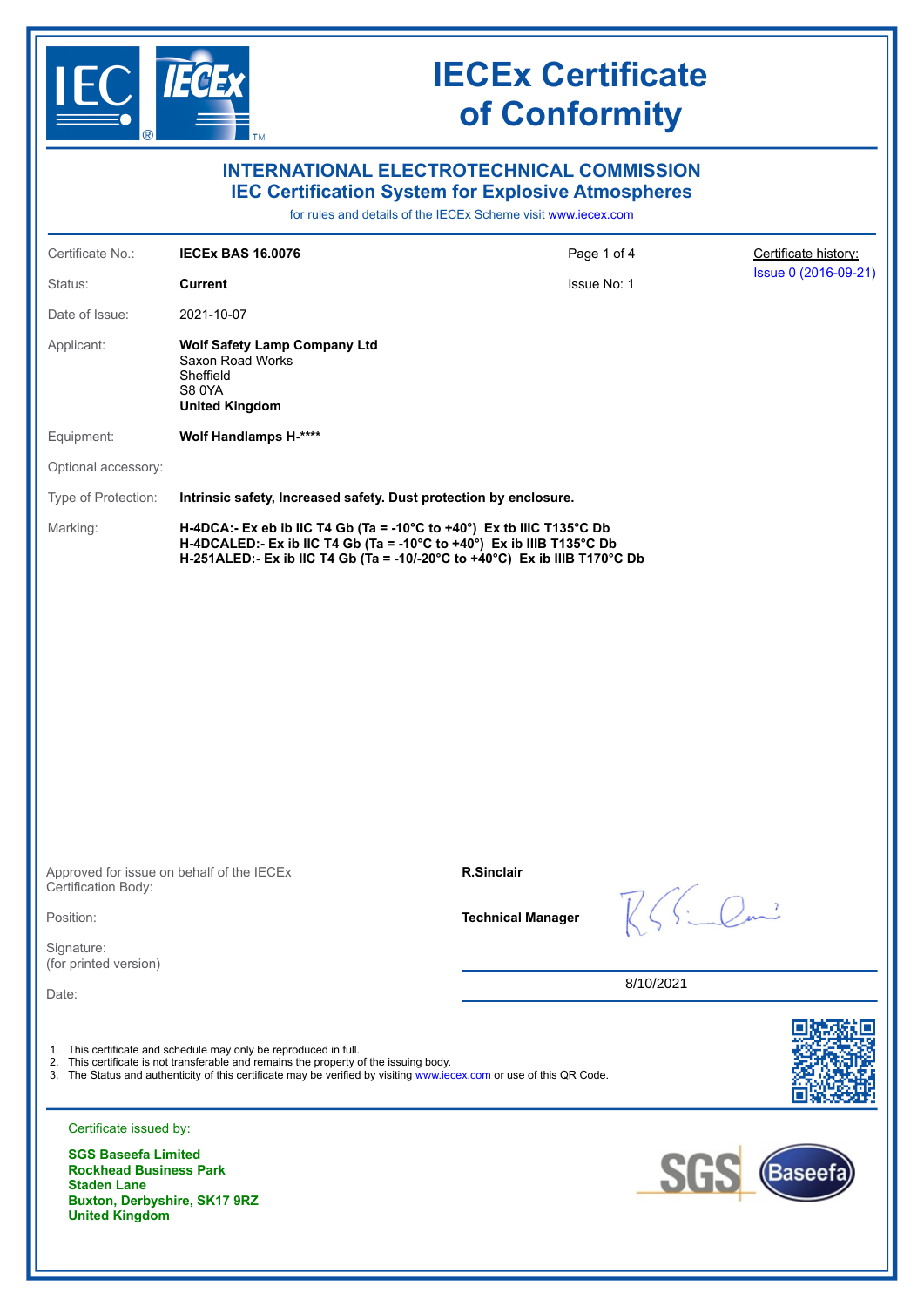

Certificate No.: **IECEx BAS 16.0076** Date of issue: 2021-10-07 Page 2 of 4 Issue No: 1 Manufacturer: **Wolf Safety Lamp Company Ltd** Saxon Road Works Sheffield S8 0YA **United Kingdom** Additional manufacturing locations: This certificate is issued as verification that a sample(s), representative of production, was assessed and tested and found to comply with the IEC Standard list below and that the manufacturer's quality system, relating to the Ex products covered by this certificate, was assessed and found to comply with the IECEx Quality system requirements.This certificate is granted subject to the conditions as set out in IECEx Scheme Rules, IECEx 02 and Operational Documents as amended **STANDARDS** : The equipment and any acceptable variations to it specified in the schedule of this certificate and the identified documents, was found to comply with the following standards **IEC 60079-0:2017** Edition:7.0 Explosive atmospheres - Part 0: Equipment - General requirements **IEC 60079-11:2011** Explosive atmospheres - Part 11: Equipment protection by intrinsic safety "i" Edition:6.0 **IEC 60079-31:2013** Explosive atmospheres - Part 31: Equipment dust ignition protection by enclosure "t" Edition:2 **IEC 60079-7:2017** Edition:5.1 Explosive atmospheres - Part 7: Equipment protection by increased safety "e" This Certificate **does not** indicate compliance with safety and performance requirements other than those expressly included in the Standards listed above.

## **TEST & ASSESSMENT REPORTS:**

A sample(s) of the equipment listed has successfully met the examination and test requirements as recorded in:

Test Reports:

[GB/BAS/ExTR15.0049/00](https://www.iecex-certs.com/#/deliverables/REPORT/19604/view) [GB/BAS/ExTR21.0070/00](https://www.iecex-certs.com/#/deliverables/REPORT/73513/view)

## Quality Assessment Report:

[GB/BAS/QAR06.0017/10](https://www.iecex-certs.com/#/deliverables/REPORT/77343/view)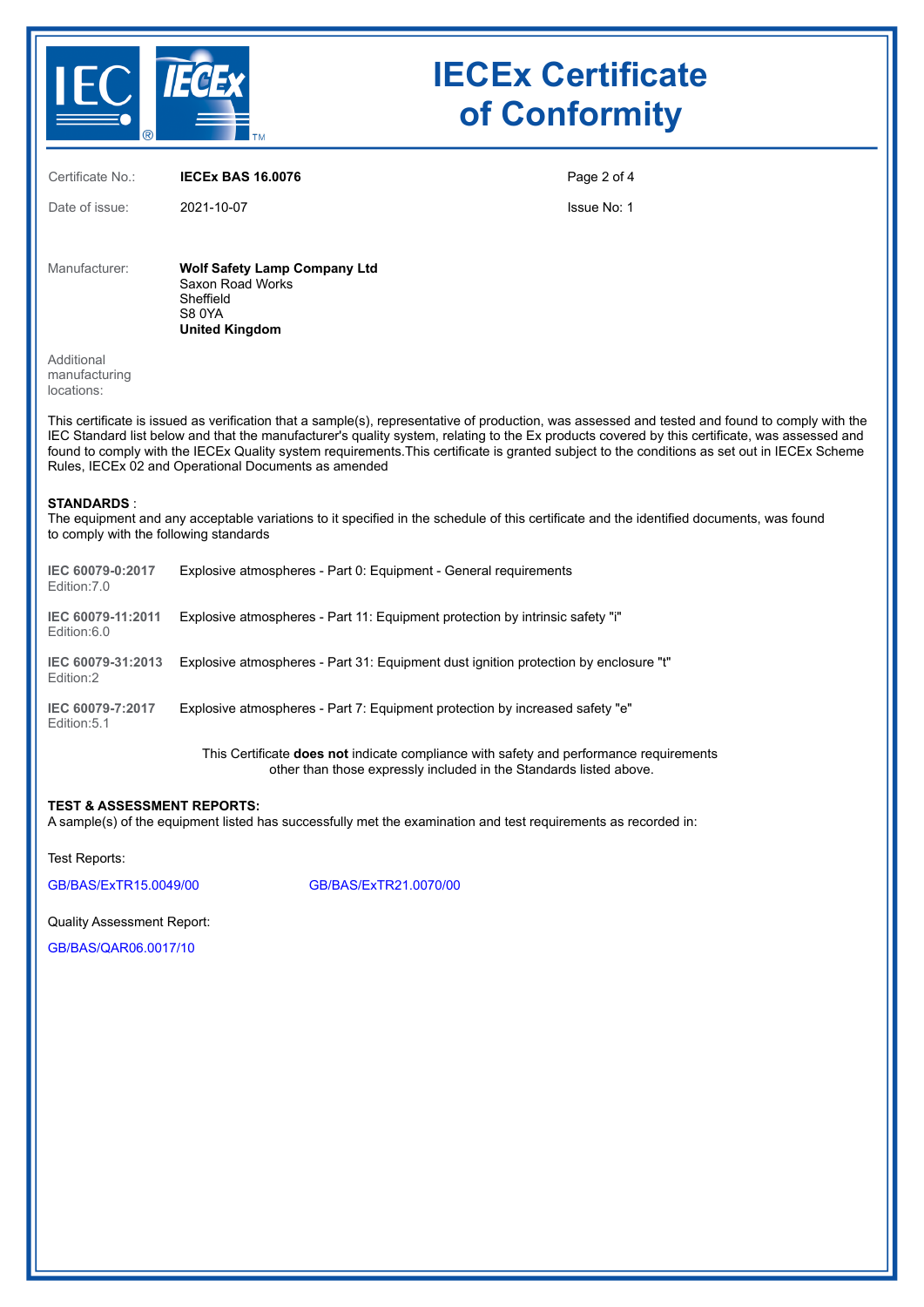

Certificate No.: **IECEx BAS 16.0076**

Date of issue: 2021-10-07

Page 3 of 4

Issue No: 1

## **EQUIPMENT:**

Equipment and systems covered by this Certificate are as follows:

#### **Equipment**

The Wolflite Handlamp H-\*\*\*\* models H-4DCA, H-4DCALED & H-251ALED are portable handlamps with a moulded anti-static plastic case and lens ring, and a toughened glass lens. The lens is sealed to the lens ring and the lens ring is sealed to the case by O-rings/seals. The lens ring screws on to the body and as an option may be locked in place by a socket head lock screw.

The switch slider mechanism contains a magnet which operates an internally hermetically sealed reed switch.

The handlamps are considered outside the scope of IEC 60079-28:2015 as, according to the IEC published interpretation sheet for the standard, they are excluded from the scope by virtue of not having a focal point in the hazardous area.

#### H-4DCA

The H-4DCA is marked: **Ex eb ib IIC T4 Gb (-10°C ≤ Ta ≤ +40°C) Ex tb IIIC T135°C Db**

The light source is a 4.8V 0.5A type H-141 bulb.

The H-4DCA is powered by four R20 or LR20 cells held in a removable cassette.

The permitted cell types are any R20 cell, or LR20 cells of the following types:- Varta Universal Alkaline, Varta Alkaline Value Pack, Varta Electric Power, Kodak Alkaline, Exide Alkaline, Cegassa Alkaline, Duracell Alkaline, Duracell Plus, Duracell Procell, Duracell Industrial, HiTech Alkaline Professional, RS Alkaline, Sanyo Alkaline, Duracell Ultra, Energizer Alkaline, Energiser Industrial, Eveready Gold, Rayovac Maximum, Pifco Optimax, Procell (grey).

#### H-4DCALED

The H-4DCALED is marked: **Ex ib IIC T4 Gb (-10°C ≤ Ta ≤ +40°C) Ex ib IIIB T135°C Db**

The light source is a Wolf LED H-84 module coloured green.

The H-4DCALED is powered by four R20 or LR20 cells held in a removable cassette.

The permitted cell types are any R20 cell, or LR20 cells of the following types:- Varta Universal Alkaline, Varta Alkaline Value Pack, Varta Electric Power, Kodak Alkaline, Exide Alkaline, Cegassa Alkaline, Duracell Alkaline, Duracell Plus, Duracell Procell, Duracell Industrial, HiTech Alkaline Professional, RS Alkaline, Sanyo Alkaline, Duracell Ultra, Energizer Alkaline, Energiser Industrial, Eveready Gold, Rayovac Maximum, Pifco Optimax, Procell (grey).

#### H-251ALED

The H-251ALED is marked: **Ex ib IIC T4 Gb (-10°C/-20°C ≤ Ta ≤ +40°C) Ex ib IIIB T170°C Db** A lower ambient temperature of either -10°C or of -20°C will be marked on the label depending on build options.

The light source is a Wolf LED H-88 module coloured yellow.

Power is provided by means of a rechargeable battery pack containing two sealed lead acid cells and an active current limiting device. Two metal studs passing through the wall of the enclosure allow the torch to be placed on the charging apparatus with the connections aligning with the two studs.

The charging contacts are rated  $U_m$  = 10V d.c.

The H-251ALED is designed to be charged from a Wolf C-251 charger while in safe areas.

**SPECIFIC CONDITIONS OF USE: NO**